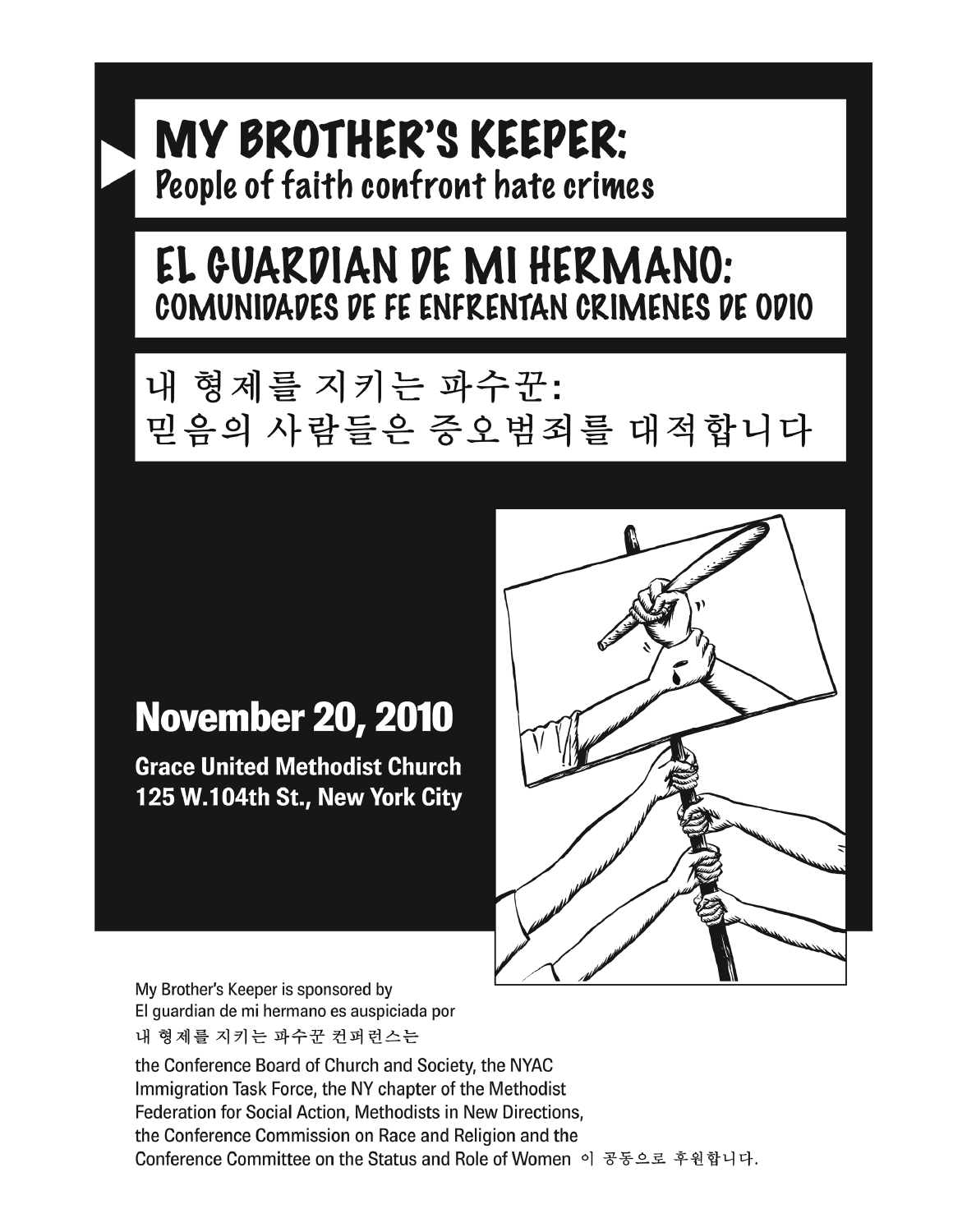# WELCOME TO ALL

## **Welcome**

The planning team of My Brother's Keeper welcomes you to this path-breaking event, a day when we come together across different communities as one body of Christ to lift up our common humanity and our common vulnerability and commit ourselves to the work of ending hate violence. The agenda is full of opportunities to learn, to discuss, to reflect and to heal, and we hope you will come away with your spirit renewed as well as with tools for the journey forward.

### **Schedule**

- 9:00 Registration
- 9:30 Welcome and Opening Worship, *Sanctuary*
- 10:00 Keynote Panel, *Sanctuary*
- 12:00 Lunch, *Dining Room*
- 12:45 Theatrical Performance and Discussion of "What Killed Marcelo Lucero?" *Sanctuary*
- 2:15 Break
- 2:30 Small Group Discussion, *Assigned Rooms*
- 3:30 Closing Worship, *Sanctuary*

Reflection Walls are scattered around the dining room and sanctuary. During the course of today's events, we invite you to write answers to the various questions posed on these walls. And please take some time near the end of the day to read the comments of others.

**Chaplains** are available all day today to listen and pray with you. You will know them by their green buttons that say "Chaplain." Please do not hesitate to approach them.

### **Resource Table**

Please stop by the resource table next to the registration table. You'll find tips and tools for taking the conversations we start here back to your local congregation and community as well as sources of further information.

**Event Organizers** are wearing identifying buttons. Please speak to any one of us if you need something during the day.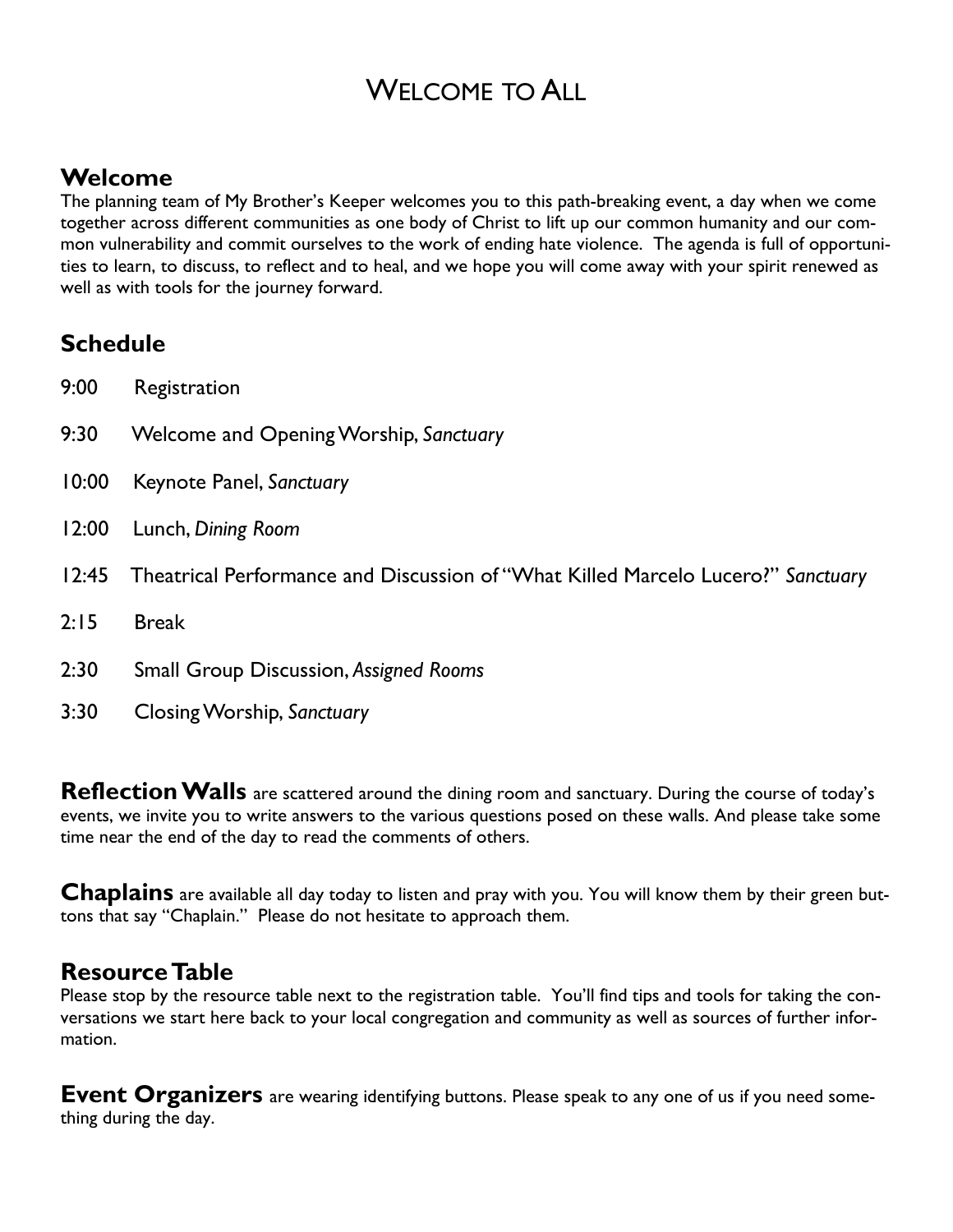**9:00 a.m. Registration** 

| 9:30 a.m. | <b>Welcome and Opening Worship</b> |
|-----------|------------------------------------|
|           | Sanctuary                          |

Prelude "Come Away With Me" Nehemiah Luckett

**Words of Welcome Dr. Dorothee Benz** 

Call to Worship "I Am Not Forgotten" *Nehemiah Luckett, Jorge Lockward, Jayson Dobney* 

> I am not forgotten, I am not forgotten, I am not forgotten, God knows my name, God knows my name.

Opening Litany The Rev. Josh Noblitt

| One:  | We don't always know how to respond in the face of hate and injustice, O God,<br>but the wars within and without go on.                                                                                                                                               |  |  |  |  |
|-------|-----------------------------------------------------------------------------------------------------------------------------------------------------------------------------------------------------------------------------------------------------------------------|--|--|--|--|
| Many: | Hear us as we acknowledge our discouragement (moment of silence)                                                                                                                                                                                                      |  |  |  |  |
| One:  | We grieve for victims of hate violence, O God,<br>whose pain is so often hidden and unacknowledged.<br>Surround then with your love and grace.                                                                                                                        |  |  |  |  |
| Many: | Heal their pain and help them to know that they are not alone in their suffering.<br>Hear us in our grief (moment of silence)                                                                                                                                         |  |  |  |  |
| One:  | We grieve for those who commit acts of hate, O God,<br>whose pain is also hidden and unacknowledged.<br>They too are in desperate need of your love and grace.<br>Heal their pain;<br>Help them to disengage from a cycle of violence and to embrace a life of peace. |  |  |  |  |
| Many: | Hear us in our grief (moment of silence)                                                                                                                                                                                                                              |  |  |  |  |
| One:  | We confess that at times, our silence may have protected us<br>in the face of injustice and even in the face of hatred<br>or may have given the impression that we are indifferent.                                                                                   |  |  |  |  |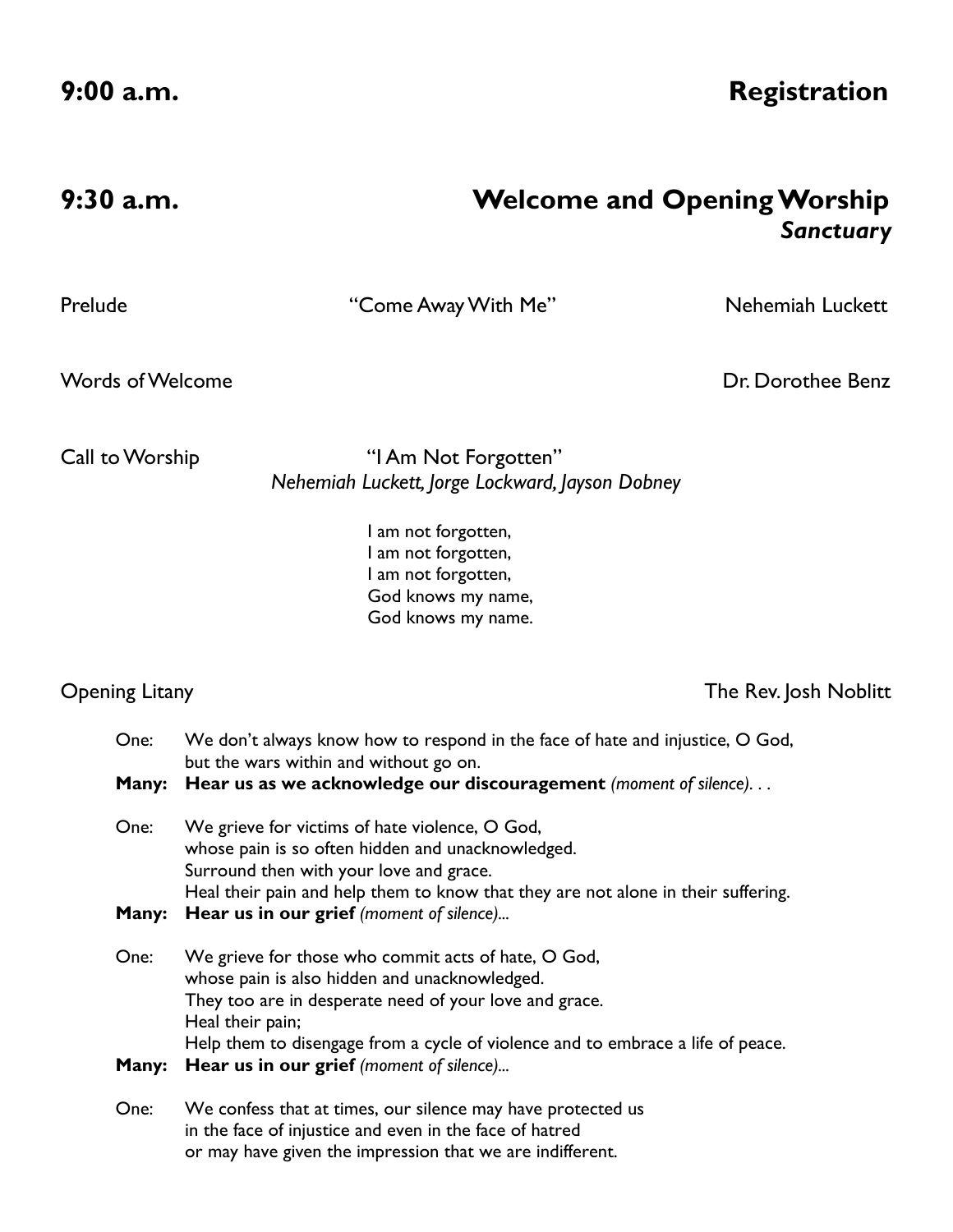|                                                                                                                                                                    | Many: Hear us in our confession (moment of silence)                                                                                                                                                                  |                                                                                                                                                                    |                   |  |  |
|--------------------------------------------------------------------------------------------------------------------------------------------------------------------|----------------------------------------------------------------------------------------------------------------------------------------------------------------------------------------------------------------------|--------------------------------------------------------------------------------------------------------------------------------------------------------------------|-------------------|--|--|
| One:                                                                                                                                                               | May we lay down our fears, O God,<br>that we might be empowered to overcome hate with love.                                                                                                                          |                                                                                                                                                                    |                   |  |  |
| Many:                                                                                                                                                              | Hear us in our desire to live without fear (moment of silence)                                                                                                                                                       |                                                                                                                                                                    |                   |  |  |
| All:                                                                                                                                                               | May we stand firm, O God, in healing and in hope;<br>in accountability and in forgiveness;<br>in peace and in love.<br>Your vision for Beloved Community is within our grasp.<br>Guide us in our quest for it. AMEN. |                                                                                                                                                                    |                   |  |  |
| Anthem<br>Would You Harbor Me?<br>Y. M. Barnwell<br>Bridget Cabrera, Sara Lamar-Sterling, Nehemiah Luckett, Michael Sullivan                                       |                                                                                                                                                                                                                      |                                                                                                                                                                    |                   |  |  |
| <b>Scripture Reading</b>                                                                                                                                           |                                                                                                                                                                                                                      | Psalm 118:1-5                                                                                                                                                      | Pastor Wongee Joh |  |  |
| <b>Meditation</b><br>The Face of Hate and the Transformation of Love: A Personal Reflection<br>Rev. Joshua Noblitt                                                 |                                                                                                                                                                                                                      |                                                                                                                                                                    |                   |  |  |
| <b>Hymn</b>                                                                                                                                                        | "We Are Called"                                                                                                                                                                                                      |                                                                                                                                                                    |                   |  |  |
| Come! Live in the light!<br>Shine with the joy and the love of our God!<br>We are called to be light for all people,<br>to live in the freedom of the city of God! |                                                                                                                                                                                                                      | Come! Open your heart!<br>Show your mercy to all those in fear!<br>We are called to be hope for the hopeless<br>so injustice and hatred will be no more! (Refrain) |                   |  |  |

**(Refrain) We are called to act with justice, we are called to love tenderly, We are called to serve one another, to walk humbly with God!** 

Sing! Sing a new song! Sing of that great day when all will be one! God will reign, and we'll walk with each other as all of God's family united in love! **(Refrain)**

**WORDS AND MUSIC: David Haas (Micah 6:8).** 

**Words modified by Sonnie Swenston, First Presbyterian Church, Baldwin Park CA ©1988 Gia Publications, Inc. Used by permission.**

#### **Rev. Joshua Noblitt**

Rev. Joshua Noblitt is the minister of social justice at Saint Mark's UMC in Atlanta, GA. He received his MDiv degree from Candler School of Theology at Emory in 2004 and was ordained as a deacon in the UMC's Western North Carolina Annual Conference in 2009. Rev. Noblitt's specialized ministry involves working against the death penalty in Georgia as a mitigation specialist at the Federal Defender Program for the Northern District of Georgia.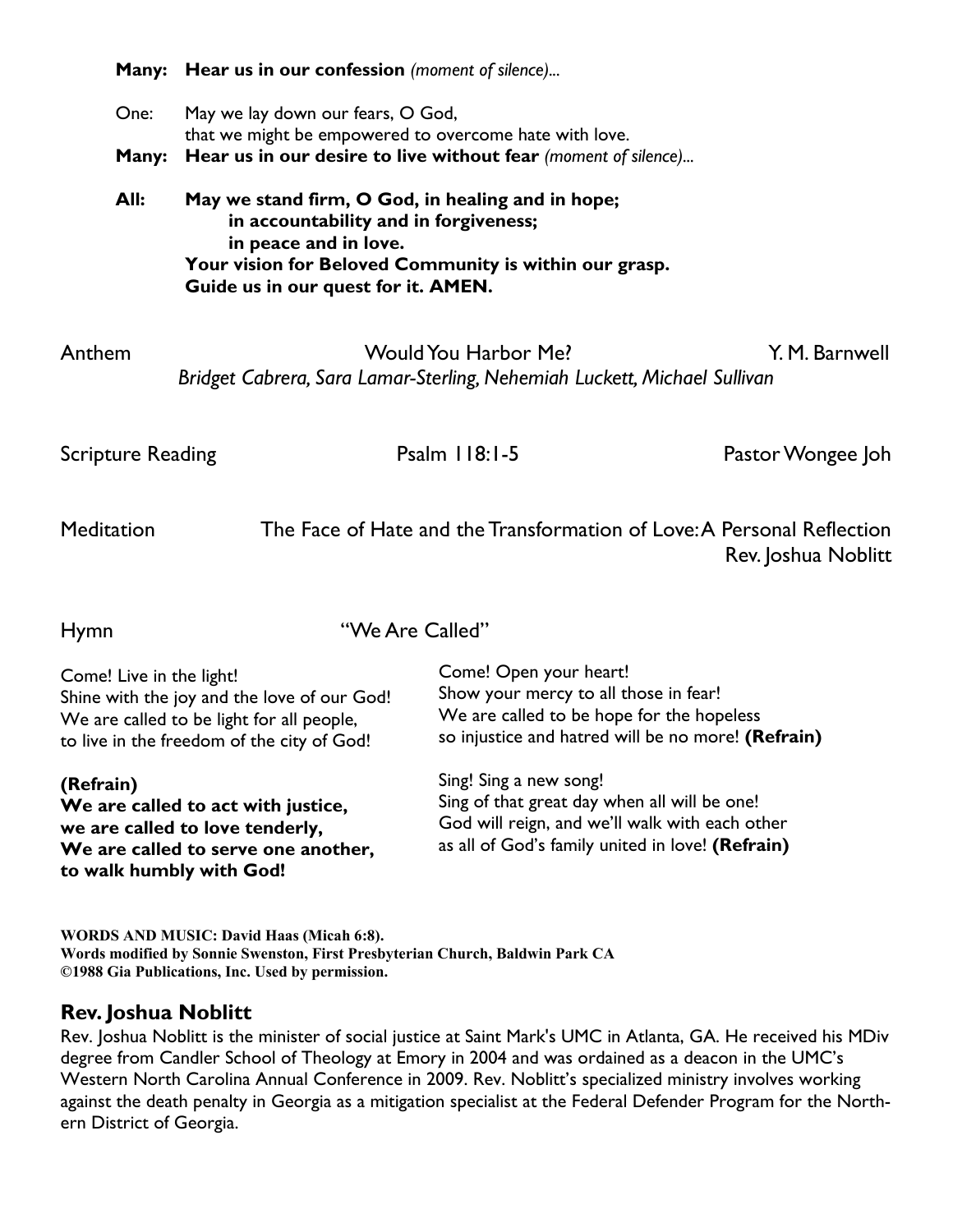#### How is the Hate Supported in Church and Society? How is the Hate Countered?

Dr. J. Terry Todd, Rosario Quinones, Fred Brewington Moderated by Rev. Dr. Traci West

### **Dr. J. Terry Todd**

Dr. J. Terry Todd is associate professor of American Religious Studies at Drew University in Madison, NJ. Professor Todd's research and teaching focus on how religious ideas, practices, and institutions in the United States develop within 20th-century urban contexts, and how forms of popular media shape the way we think about ourselves in relation to religion, spirituality, Christianity and the American nation. He received his PhD from Columbia University, his MDiv from Harvard University and his BA from Boston University.

#### **Rosario Quinones**

Rosario Quinones is a member of the Greater New Jersey Annual conference of the UMC. She is a lawyer and a CPA licensed in Puerto Rico, with experience in accounting, tax, and audit of non-profits. Quinones received her MDiv from Perkins School of Theology and is currently a PhD candidate in Biblical Studies at Drew University. She and her partner Alma Matos have initiated church plants in Puerto Rico and the U.S. and been involved in LGBY inclusion work within Metodisas Asociadas/os Representando la Causa de los Hispano-Americanos (MARCHA). Rosario serves as the Reconciling Ministries Network board treasurer.

#### **Fred Brewington**

Fred Brewington is an attorney in Hempstead, NY, with a major focus on civil rights law. He has worked on issues of affordable housing, community revitalization, employment, civil rights, social services, municipal liability, the environment and voting rights through litigation, writing, lecturing and personal appearances. Brewington also serves as a *pro-bono* advisor to many community groups and on the boards of numerous non-profit and civic organizations, including the Nassau County Mental Health Association, the Long Island Alliance for Peaceful Alternatives, the UMC General Board of Church and Society and Long Island Housing Services. He serves as a parliamentarian for the New York Annual Conference and is both a certified lay speaker and an instructor for local lay speakers. An adjunct professor of law at the Touro College Jacob D. Fuchsberg Law Center, Brewington is also the football coach for the Malverne School District. His BA is from SUNY Albany and he earned his JD at Northeastern University School of Law.

### **Rev. Dr. Traci West**

Rev. Dr. Traci West is professor of Ethics and African American Studies at Drew University Theological School in Madison, NJ. Her most recent book is *Disruptive Christian Ethics: When Racism and Women's Lives Matter* (2006). She is a life-long member of the UMC – baptized as an infant at First UMC Stamford, CT, an ordained elder in the New York Annual Conference for over twenty years, served as a delegate to General Conference in 2000, serves as a current member of the denomination's University Senate, and is a founding member of United Methodists of Color for a Fully Inclusive Church. Professor West received her PhD from Union Theological Seminary, her MDiv from Pacific School of Religion and her BA from Yale University.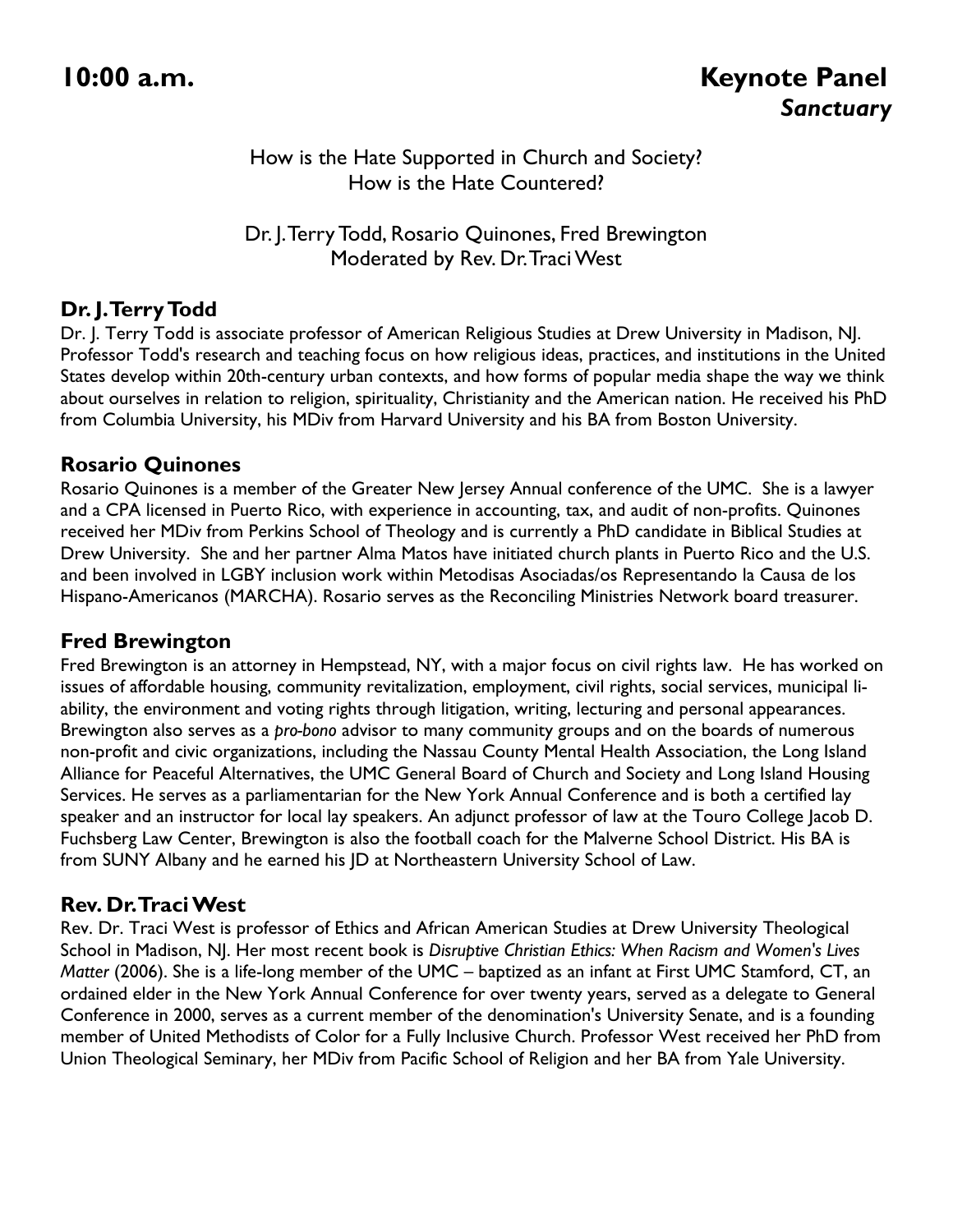# **12:00 p.m. Lunch**

*Small groups: You received a card at registration with your afternoon small group location. Please take a moment during one of our breaks or lunchtime to find the location so you will have no trouble later.* 

## **12:45 p.m. Theatrical Performance**  *Sanctuary*

"What Killed Marcelo Lucero?" Teatro Experimental Yerbabruja

### **1:45 p.m. Discussion**  *Sanctuary*

#### **Teatro Experimental Yerbabruja**

Teatro Experimental Yerbabruja's mission is to advance cultural understanding within the diverse Long Island communities that it serves by using the theatrical and other performing and visual arts as tools to promote constructive social change; and to provide opportunities for emerging artists. Its innovative workshops, programs and productions have won it wide acclaim, recognition and awards from the Latin American Chamber of Commerce, the Town of Islip and Suffolk County Legislator Ricardo Montano. Teatro Experimental Yerbabruja uses the arts as vehicles for building bridges among Long Island's increasingly diversified residents, and to address the glaring lack of parks, libraries and other public space within communities so necessary for affirming communities' future and well-being.

**2:15 p.m. Break** 

## **2:30 p.m. Small Group Discussion**  *Assigned Rooms*

*Dining Room*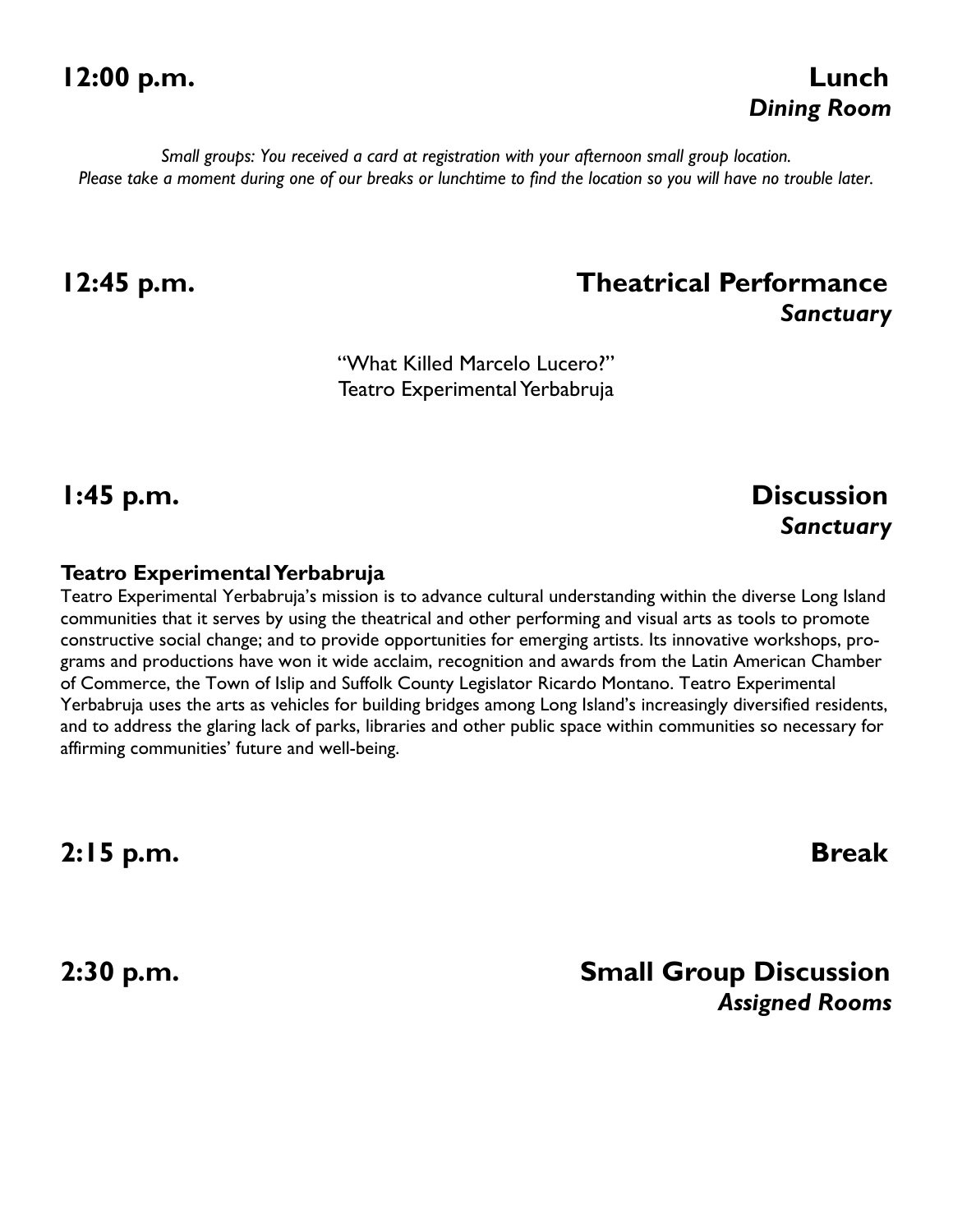## **3:30 p.m. Closing Worship**  *Sanctuary*

Call to Worship **Nehemiah Luckett, Jorge Lockward, Jayson Dobney** 

Act of Praise **Psalm 126** Leah DeLeon and Jessie Floyd, St. Paul and St. Andrew UMC

**Confession and Pardon Rev. Hector Laporta** 

**God of love, we have sinned replacing You with our fears, values, prejudices and our laws. Move us from hardness to compassion, from guilt to forgiveness, from apathy to action, from complicity and silence to justice. Heal our brokenness and the wounds of your creation. AMEN.** 

Invitation to the Love Feast **Pastor Bridget Cabrera** Pastor Bridget Cabrera

Love Feast *All are invited to share food and commitment with one another.* 

Benediction Hymn "Shalom To You"

Shalom to you now, shalom my friends. May God's full mercies bless you, my friends. In all your living and through your loving, Christ be your shalom, Christ be your shalom.